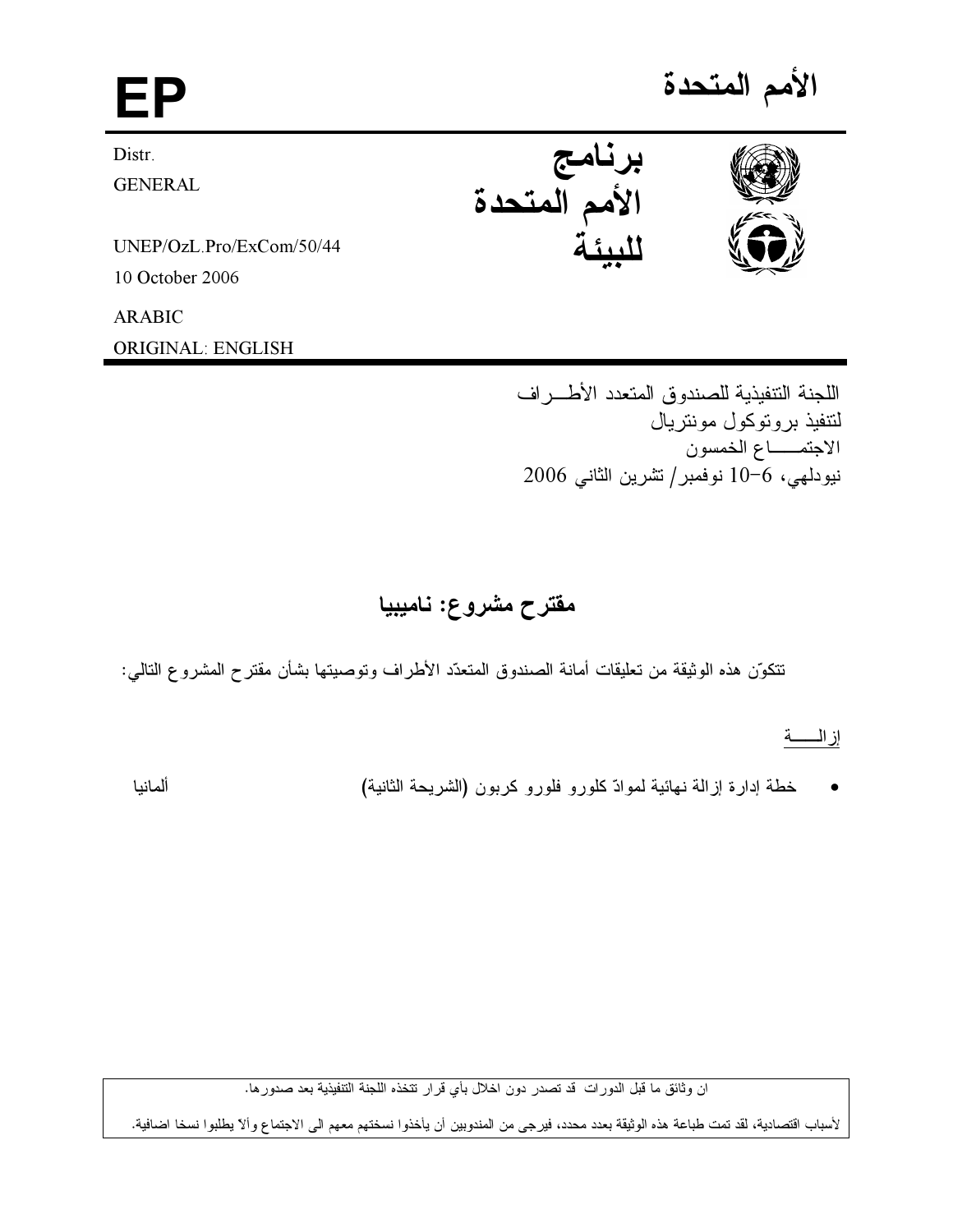## ورقة تقييم المشروع – مشروعات متعددة السنين ناميبيا

#### <u>وع مستشف المستشف المستشف المستشف المستشف المستشف المستشف المستشف المستشف المستشف المستشف المستشف ال</u> <u>عنوان المشر</u>

الوكالة الثِّنائية / المنفذة

(
- -) - 
 - 

ألمانيا

L 
- 
!"- :-الوكالة الوطنية المنسّ

.<br>أحدث بيانات الاستهلاك للموادّ المستنفدة للأوزون المبلغ عنها والمعالجة ف*ي* المشروع ألف: بيانات المادّة 7 : (أطنان قدرات استنفاد الأوزون، 2005، من تاريخٌ سبتمبر/ أيلول 2006)

المرفق ألف – المجموعة الأولى: كلورو فلورو كربون  $\begin{vmatrix} 0 & 0 & 0 \end{vmatrix}$  . يسمح المسلمان المسلمان المسلمان المسلمان المسلمان المسلمان المسلمان المسلمان المسلمان المسلمان المسلمان المسلمان المسلمان المسلمان المسلمان المسلمان

باء: بيانات البرنامج القطري القطاعية (أطنان قدرات استنفاد الأوزون، 2005، من تاريخ سبتمبر/ أيلول 2006)

| عامل تصنيع   مادّة تبخير | مواد مستنفدة   مذيبات<br>للأوزون | ا تبرید |  | مواد مستنفدة للأوزون   أيروصولات   رغاوى |
|--------------------------|----------------------------------|---------|--|------------------------------------------|
|                          |                                  |         |  | كلوروفلوروكربون                          |
|                          |                                  |         |  |                                          |

|                 |                                                                                                                     |       |              |                |         |       | استهلاك موادّ <b>كلورو فلورو كربون</b> الذي مازال قابلاً للتمويل (أطنان قدرات استنفاد الأوزون) |                    |  |
|-----------------|---------------------------------------------------------------------------------------------------------------------|-------|--------------|----------------|---------|-------|------------------------------------------------------------------------------------------------|--------------------|--|
|                 | خطة أعمال السنة الجارية: النمويل الإجمالي 105.000 دولار أمريكي : الإزالة الأجماليّة 3.0 طن من قدرات استنفاد الأوزون |       |              |                |         |       |                                                                                                |                    |  |
| المجموع         | 2010                                                                                                                | 2009  | 2008         | 2007           | 2006    | 2005  |                                                                                                | بيانات المشروع     |  |
|                 | $\theta$                                                                                                            | 3.285 | 3.285        | 3.285          | 10.95   | 10.95 | حدود بروتوكول مونتريال                                                                         | كلورو              |  |
|                 |                                                                                                                     |       | $\theta$     | $\overline{2}$ | 3       | 3     | حدّ الاستهلاك السنوى                                                                           | فلورو              |  |
|                 |                                                                                                                     |       |              |                |         |       | إزالـة سنويـة من مشروعات                                                                       | كربون              |  |
|                 |                                                                                                                     |       |              |                |         |       | جارية                                                                                          | (أطنان من          |  |
|                 |                                                                                                                     |       |              |                |         |       | إز الــة سنويـة معالـجـة حديثاً                                                                | قدرات              |  |
|                 |                                                                                                                     |       |              |                |         |       | إز الـة سنويـة غير ممولّة                                                                      | استنفاد            |  |
|                 |                                                                                                                     |       |              |                |         |       |                                                                                                | الأوزون)           |  |
| 3               |                                                                                                                     |       | $\mathbf{2}$ | $\mathbf{1}$   |         |       | مجموع استهلاك الموادّ المستنفدة للأوزون                                                        |                    |  |
|                 |                                                                                                                     |       |              |                |         |       |                                                                                                | الذي تتوجّب إزالته |  |
|                 |                                                                                                                     |       |              |                |         |       | مجموع استهلاك الموادّ المستنفدة للأوزون                                                        |                    |  |
|                 |                                                                                                                     |       |              |                |         |       | الذي يتوجّب إستعماله (مواد هايدرو كلورو                                                        |                    |  |
|                 |                                                                                                                     |       |              |                |         |       | فلورو كربون)                                                                                   |                    |  |
|                 |                                                                                                                     |       |              |                |         |       | كلفة المشروع كما قُدّمت أساساً (دولار                                                          |                    |  |
|                 |                                                                                                                     |       |              |                |         |       | <u>أمريكى)</u>                                                                                 |                    |  |
| 92,500          |                                                                                                                     |       |              |                | 92,500  |       | تكاليف المشروع النهائية (دولار أمريكي):                                                        |                    |  |
| 92,500          |                                                                                                                     |       |              |                | 92,500  |       | نمويل لألمانيا<br>إجمالي تمويل المشروع                                                         |                    |  |
|                 |                                                                                                                     |       |              |                |         |       | تكاليف الدّعم النهائية (دولار أمريكي):                                                         |                    |  |
| 12,025          |                                                                                                                     |       |              |                | 12,025  |       | كلفة الدّعم لألمانيا                                                                           |                    |  |
| 12,025          |                                                                                                                     |       |              |                | 12,025  |       | إجمالي تكاليف الدّعم                                                                           |                    |  |
|                 |                                                                                                                     |       |              |                |         |       |                                                                                                |                    |  |
| 104,525         |                                                                                                                     |       |              |                | 104,525 |       | مجموع الكلفة على الصندوق المتعدّد الأطراف                                                      |                    |  |
|                 |                                                                                                                     |       |              |                |         |       |                                                                                                | (دو لار أمريكي):   |  |
| <u>غیر وارد</u> |                                                                                                                     |       |              |                |         |       | الجدوى النهائية لتكاليف المشروع                                                                |                    |  |

طلب التمويل: الموافقة على التمويل للشريحة الثانية (2006) كما هو مبيّن أعلاه.

توصية الأمانة مستخدمة المستخدمات المستخدمات المستخدمات المستخدمات المستخدمات المستخدمة المستخدمة المستخدمة المس

مو افقة شمو لية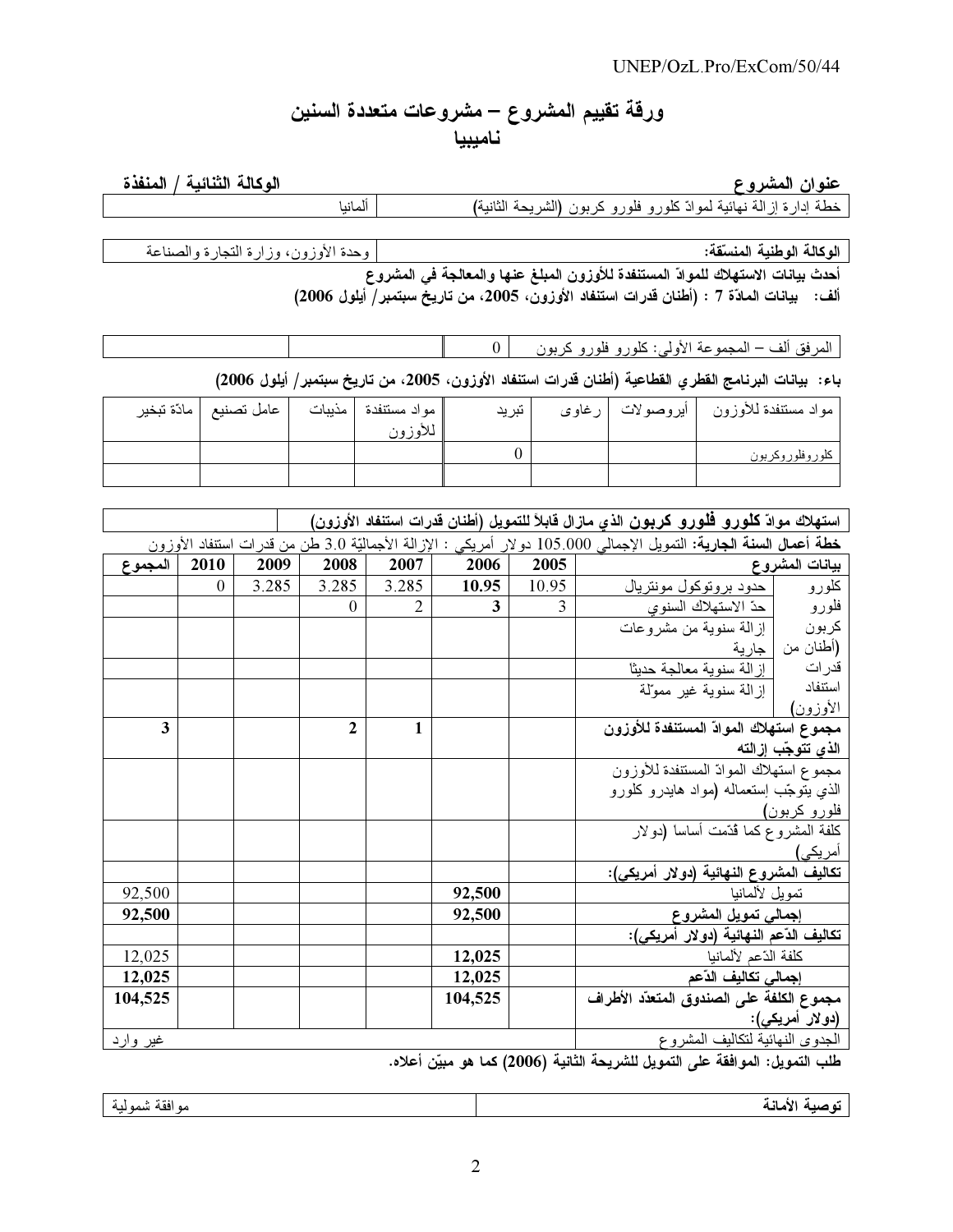## وصف المشروع

قدّمت حكومة ألمانيا نيابة عن حكومة ناميبيا، تقريراً مرحليّاً عن تنفيذ أول برنامج عمل لخطة إدارة  $\overline{\phantom{a}}$ .1 الإزالة النهائية لكلورو فلورو كربون لناميبيا، وطلبًا للتمويل لبرنامج العمـــل الثانـي والأخير بكلفـــة نهائية قدرها 92 500 دولار أمريكي زائد تكاليف دعم الوكالة وقدرها 255 12 دولار أمريكى. ً

#### خلفتسسة

كانت اللجنة التنفيذية قد وافقت في اجتماعها الحادي والأربعين على خطة إدارة الإزالة النهائية لناميبيا  $\cdot$ .2 لإزالة استهلاك كلورو فلورو كربون إزالة كاملـــة مع نهايـــة عام 2007. وكانت اللجنة التنفيذيـــة قد وافقـــت من حيث المبدأ على تمويل إجمالي قدره 500 252 دولار أمريكي. وفي الاجتماع نفسه وافقــت اللجنـــة التنفيذية على مبلغ 000 160 دولار أمريكي زائد كلفة دعم الوكالة لألمانيا، من أجل نتفيذ برنامج العمل الأول . (1/1/49)UNEP/OzL.Pro/ExCom والتصويب 1) .

#### تقرير مرحلي عن تنفيذ برنامج العمل الأول

أصبحت أنظمة الموادّ المستنفدة للأوزون سارية المفعول ابتداء من 1 يناير/ كانون الثاني 2004، .3 وأدمجت في نظام الجمارك الذي ينتبّع حركة السّلع في البلد. وفي وقت لاحق تمّ تدريب 177 من موظّفي الجمارك بوَّاسطة 12 حلقة عمل ندرِّيبيّة، بشأن قضايا وأنظمة الموادّ المستنفدة للأوزون. وقد وُزَّع على المشاركين في حلقات العمل دليلُ الجمارك الذي تمّت تنميته بموجب مشروع خطة إدارة غازات التبريد الأساسّي. وقد غطت إدار ة الجمارك جز ءاً من تكاليف التدريب.

أُجريت دورة تدريبية إضافية لـــ 10 من تقنيّي خدمة التبريد، في المنطقة الجنوبية من البلاد. ولم يتمّ  $.4$ تنفيذ دورات أخرى كانت مصمّمة للمناطق الشمالية، نظراً للاهتمام النّافه الذي أبدته صناعة الخدمة المحليّة. ويتبيّن أن التقنيّين المتخّرجين حديثًا من مراكز التدريب المهنيّة قد تلقّوا التدريب على ممارسات خدمة التدريب الْجِيَّدة. وبالتالي قُدَّمت مساعدة لتجهيز مراكز التدريب المهني بالطريقة المناسبة لتواصل تقديم مثل هذه الحلقات التدر يبية.

لقد بوشر أيضاً بتنفيذ المرحلة الأولى من المخطط الحافز للمستعملين النهائيين. وخلال عام 2004 ،  $.5$ أجريت حلقة عمل بمشاركة عدد من المستعملين النهائيين لتحديد معايير الحافز المتعلّقة بالتحويل. إلى ذلك، بات واضحاً أنّه مازال هنالك قيد العمل عددٌ من أنظمة النبريد النجاري ذات الملكية الخاصنّة، المعتمدة على كلورو فلورو كربون. ونظراً لهذا الوضع ، قرَّرت اللَّجنة إنشاء مخطَّط رياديّ لإعادة تهيئة أنظمة تبريد تمتلكها الحكومة، والمتواجدة في المستشفيات والمدارس وغيرها من المرافق.

من أجل ضمان تنفيذ ناجح للأنشطة المقترحة في خطة إدار ة الأز الة النهائية، تمّ تشكيل لجنة عمل خاصنّة  $.6$ تعالج بانتظام قضايا تنفيذ المشروعات. واللجنة مؤلَّفة من ممثلين عن وزارتي المال والبيئة ، ووحدة الأوزون، وصناعة خدمة التبريد، وحكومة ألمانيا.

بتاريخ 31 أوغسطس/ آب 2006 كان قد تمّ صرف مبلغ 160 41 دولار أمريكي، ويُتوَقَّع أن يتمّ صرف  $\cdot 7$ مبلغ 000 50 دولار أمريكي صرفاً كاملاً، مع نهاية عام 2006.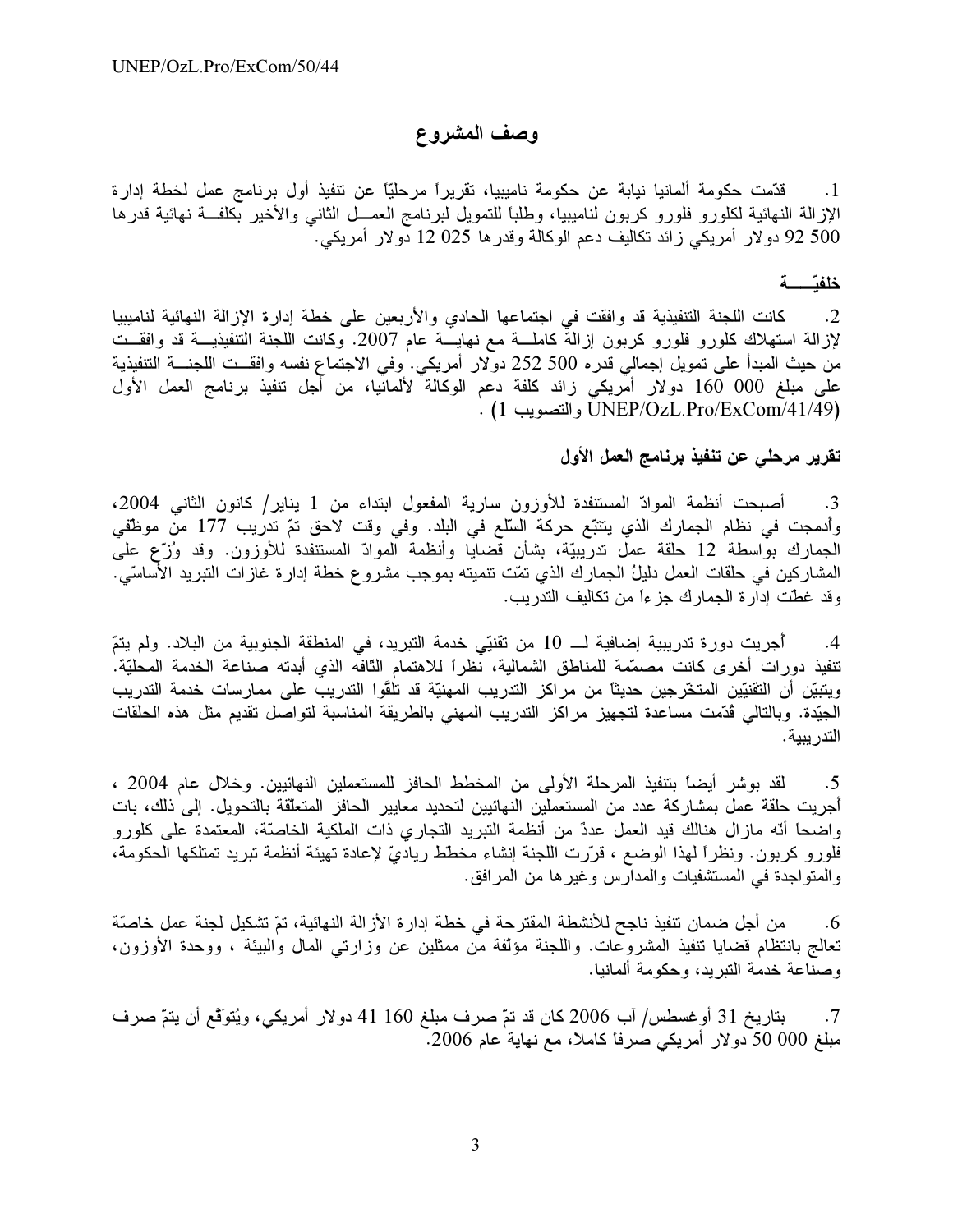#### $UNEP/OzL$  Pro/ExCom/50/44

خطّة العمل لبرنامج العمل الثاني

- تتعهد حكومة ناميبيا بتنفيذ الأنشطة التالية كجزء من برنامج العمل الثاني من خطة إدارة الإزالة النهائية:  $.8$
- مواصلة تنفيذ برنامج الحافز للمستعملين النهائيين من أجل تحويل أنظمة التبريد في المباني  $(\mathfrak{h})$ الْحكومية، وفي قطاع الصحَّة بنوع خاص. وبعد إكمال هذا المشروع سيكون قد تمَّ تحويل اكثر من 95 بالمئة من مجموع أنظمة النبريد النجاري المعتمدة على موادّ كلورو فلورو كربون في ذاك البلد؛
	- توفير معدَّات إضافية وأدوات أساسية لمراكز التدريب؛ (ب)
- توفير بضع الات إضافية للاسترداد وإعادة التدوير (تلقت ناميبيا عام 1999 معدّات استرداد  $(\overline{\zeta})$ وإعادة تدوير بواسطة برنامج مساعدة ثنائية من فنلندا). ويقترح المشروع توفير بضع وحدات إضافية للتاكُّد من أنَّه يمكن تلبية أي حاجات من موادَّ كلورو فلورو كربون–12 بواسطة موادًّ كلورو فلورو كربون مستردّة ومعاد تدويرها.

### تعليقات الأمانة وتوصيتها

#### التعليقات

تعهّدت حكومة ناميبيا بتحقيق الإزالة الكاملة لموادّ كلورو فلورو كربون مع حلول يناير/ كانون الثانبي .9 2008، وذلك من خلال تنفيذ خطة إدارة الإزالة النهائية التي وافقت عليها اللجنة التنفيذية في اجتماعها الحادي والأربعين. ولحظت الأمانة أن حكومة ناميبيا أبلغت عام 2005 عن استهلاك كميّة "صفر" من مواد كلورو فلورو كربون ومن الموادّ الأخرى المستنفدة للأوزون (أي الهالون ورابع كلوريد الكربون وثلاثي كلورو الإيثان وبروميــد الميثيل) بموجـــب المادّة 7 من بروتوكول مونتريـــال. وخط الأساس لموادّ كلورو فلورو كربـــون لناميبيا هـــو 21, 85 من أطنان استنفاد قدرات الأوزون.

بعدما أخذت الأمانة علمًا بأن معدَّات تبريد معتمدة على موادّ كلورو فلورو كربون ما زالت قيد الاستعمال  $\cdot 10$ في أبنية تمتلكها الحكومة، طالبت بالحصول على تقدير لاستهلاك كلورو فلورو كربون لعامَى 2007 و 2008. وأفادت حكومة ألمانيا أن وحدة الأوزون في ناميبيا تفكّر بوضع حظر كامل على كافة واردات موادّ كلورو فلورو كربون عام 2007، علمًا بأنَّه لم يُبلغ حتى الأن عن أي واردات لكلورو فلورو كربون عام 2006. وهنالك أقلّ من 100 نظام تبريد معتمد على موادّ كلورو فلورو كربون (تجاري ومنزلي) مازال قيد العمل، ووحدتا تبريد للمباني معتمدة على كلورو فلورو كربون–11، ينظر فيها مشروع التدليل الأفريقي.

استجابة لطلب المزيد من المعلومات بشأن برنامج تدريب تقنيّي خدمة التبريد وبرنامج الحفز للمستعملين  $-.11$ النهائيين، أبلغت حكومة المانيا الامانة أن صناعة خدمة التبريد من ناميبيا أفادت أن ليس ثمّة حاجة لبر امج تدريب إضافية خلال نتفيذ خطة العمل الثانية لخطة إدارة الإزالة النهائية. وبالنسبة لمخطط الحافز ، صادف التنفيذ بعض الصعوبات، حيث أنه استهدف في الأساس أنظمة التبريد ذات الملكية الخاصة. وبعدما أكدّت صناعة خدمة التبريد أنه ليست هنالك قيد العمل أيَّة أنظمة نبريد ذات ملكية خاصة معتمدة على موادّ كلورو فلورو كربون، اقترحت وحدة الأوزون برنامجاً مع دائرة الأشغال لإعادة تهيئة أنظمة التبريد التي تمتلكها الحكومة، التي ستغطي الحكومة من خلالها 40 بالمئة من تكاليف التحويل. وقد تمّ التوصل إلى اتفاقية مع دائرة الأشغال، وبوشر الآن بإعادة تهيئة المعدّات.